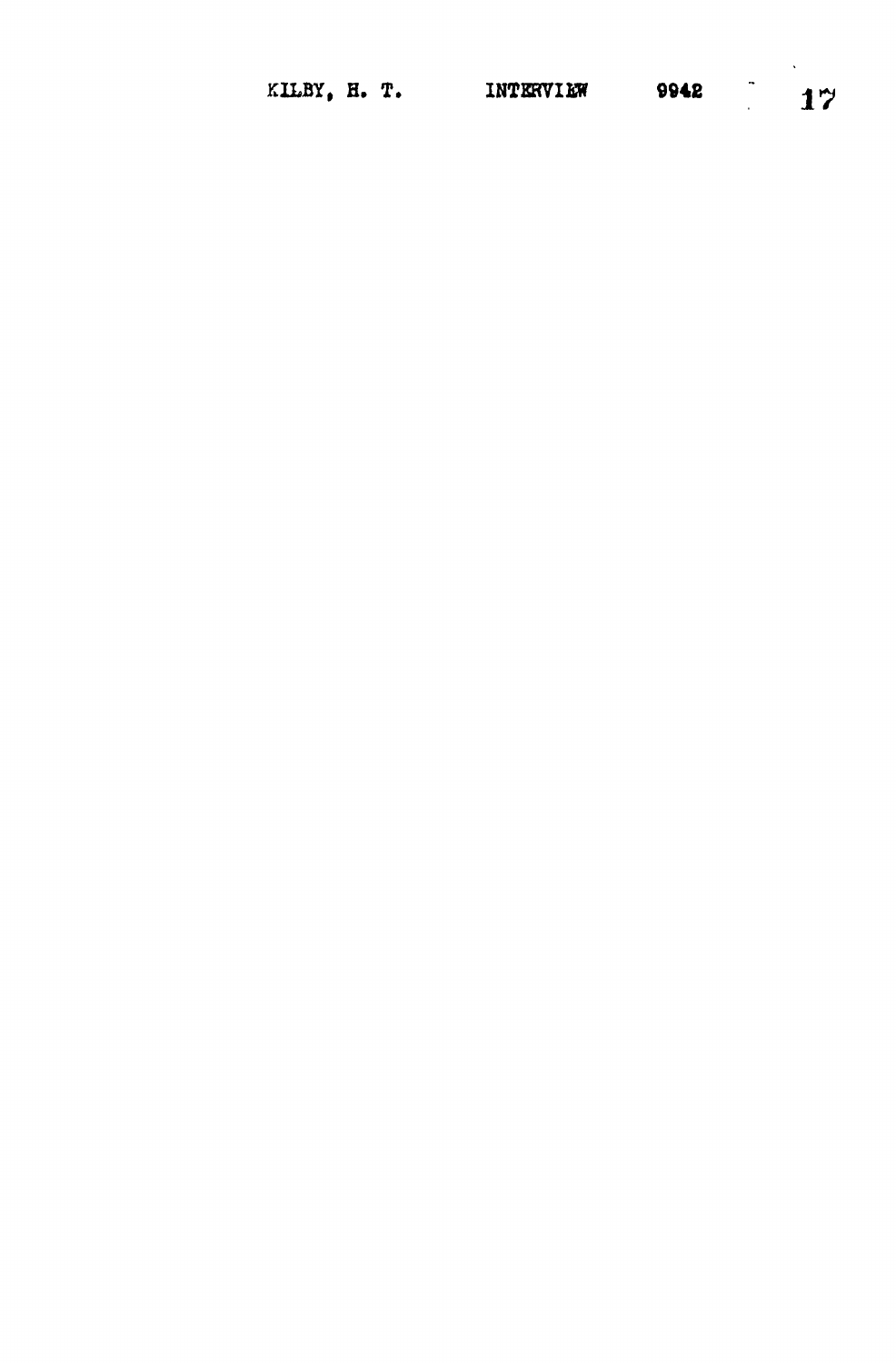$\frac{1}{2}$ 

 $\sigma$ 

## **KHBY, H. T. INTERVIEW. #9942**

 $\sum_{r=1}^{\infty}$  **18** 

 $F_{\text{OCH}}$   $\mathcal{F}_{\text{C}}$ (2–1755) BIOGRAPHY FORM:<br>WOGKS LAOGRESS ADMINISTRATION WO.G. 1KOGRESS ADMINISTRATION Indian-Fioncer History Project for Oklahoma<br>  $\frac{1}{2}$ 

|                          | This report made on (date) February 10. (a) 1938                                                                                                                                                                                                                                |  |
|--------------------------|---------------------------------------------------------------------------------------------------------------------------------------------------------------------------------------------------------------------------------------------------------------------------------|--|
| $\overline{\phantom{0}}$ | ta a shi a mara a shekarar 2001 a shekarar ta kasa da re wasa ta kasa ma mara wasan kasa matu wasa wasan kasa<br>1. Name H. T. Kilby                                                                                                                                            |  |
|                          | 2. Post Office Address Blanchard                                                                                                                                                                                                                                                |  |
|                          | 3. Residence address (or location) [100] [100] [100] [100] [100] [100] [100] [100] [100] [100] [100] [100] [100] [100] [100] [100] [100] [100] [100] [100] [100] [100] [100] [100] [100] [100] [100] [100] [100] [100] [100] [                                                  |  |
|                          | 4. PATE OF BIRTH: Month September Lay 23. Year 1880                                                                                                                                                                                                                             |  |
|                          | 5. Ilnee of birth ____ Wilkes County, North Carolina                                                                                                                                                                                                                            |  |
|                          |                                                                                                                                                                                                                                                                                 |  |
|                          | Other information about father                                                                                                                                                                                                                                                  |  |
|                          |                                                                                                                                                                                                                                                                                 |  |
|                          | Other information about mother                                                                                                                                                                                                                                                  |  |
|                          | .<br>Alimpia tatkarko kapatutar (h. 1914).<br>Notes or complete narrative by the field worker dealing with the life and<br>story of the gerson interviewed. Refer to Manual for sugrested subjects<br>and questions. Continue on blank shouts if necessary and attach firmly to |  |

this form. Number of sheets attached 3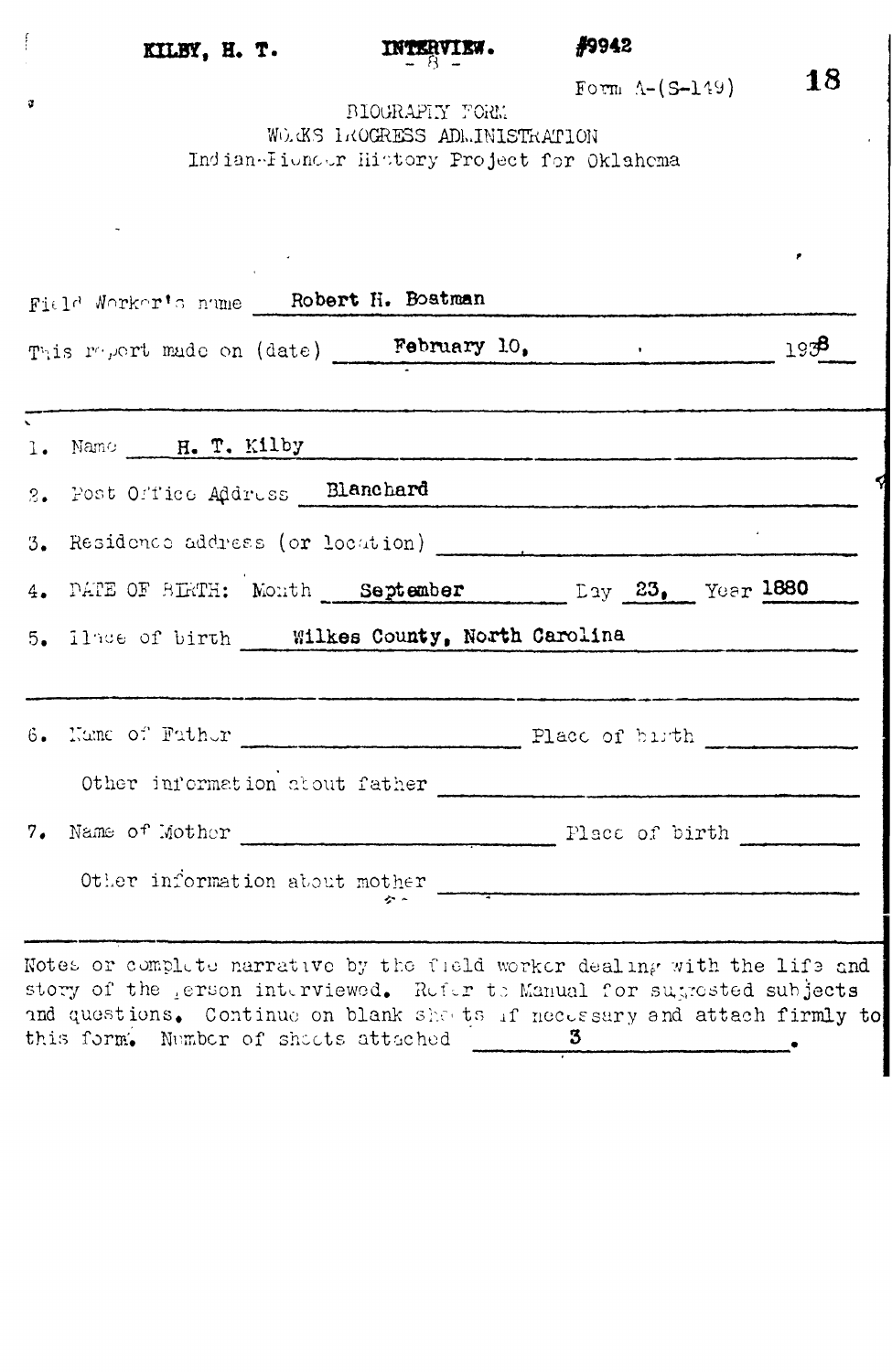## KILBY, H. T. **INTERVIEW.** #9942

**Robert R. Boatman Investigator** February 10, 1938

> **Interview with** H. T. Kilby Blanehard, Oklahoma

**i**

## EARLY INDIAN RESERVATIONS

**I was born September 23, 1880, in Wilkes County, North Carolina. In 1889 I came to the Territory and settled near Cordell in the Cheyenne and Arapaho Reservation. Here I learned a good deal about the Cheyenne and Arapaho Tribes. The Indians had many quaint customs. Illness was something they did not understand, thinking that it waa caused by evil spirits.**

**These Indiana made a sick person the center of nany strange performances. First the Medicine Man was called in to chant and dance in the hope of driving the evil spirit away by magic. If the patient failed to improve the whole tribe would lend a hand and stage the Sick Dance. All the members would gather at the patient's home outside of which a big circle had been cleared off. In the center a pole with a cross-bar was erected upon which were hung all sorts of trinkets such as beads, feathers, bear claws or deer skins. Women would cook sacred food, a fire would be lighted.**

**10**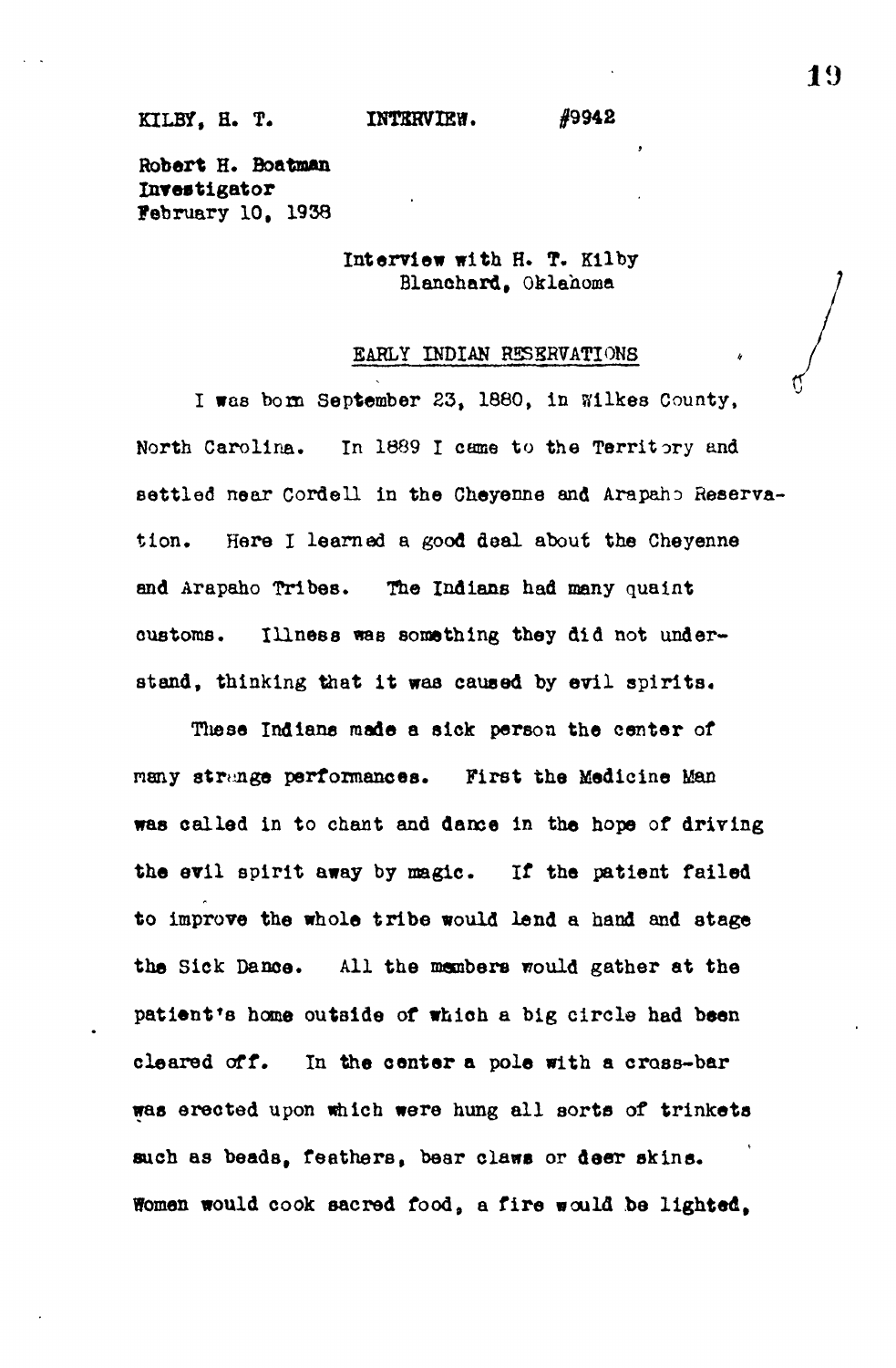$\mathbf{2}$ 

tom-toms would start throbbing and the patient would **be brought out to observe this marvelous scene . The** Indians' idea was to get the patient's mind off of **his Ulna as.**

**This ceremony laatad all night and far Into the next day, providing the patient held out that long. At the end of the ceremony the patient was pretty oare to be cured or dead of excitement.**

**Death waa a 8ad and mysterious thing ,to the** Indians. When death came it was time for mourning **and grieving for other members of the tribe. In some tribes it was customary for the survivors to cut their hair off close to their heads in token of their grief. Some of the Indians would gash their bodies while others would go to the extremes of cutting two or** three of their fingers off to the first joint. This **was done to cause the living to remember the dead.**

**In case it was a husband who had died, the wife was compelled to go to the grave and build a fire at** sunset that was kept burning until sunrise. This was **kept for a time from two days to two months, according** **20**

 $\mathbf{r}_2$